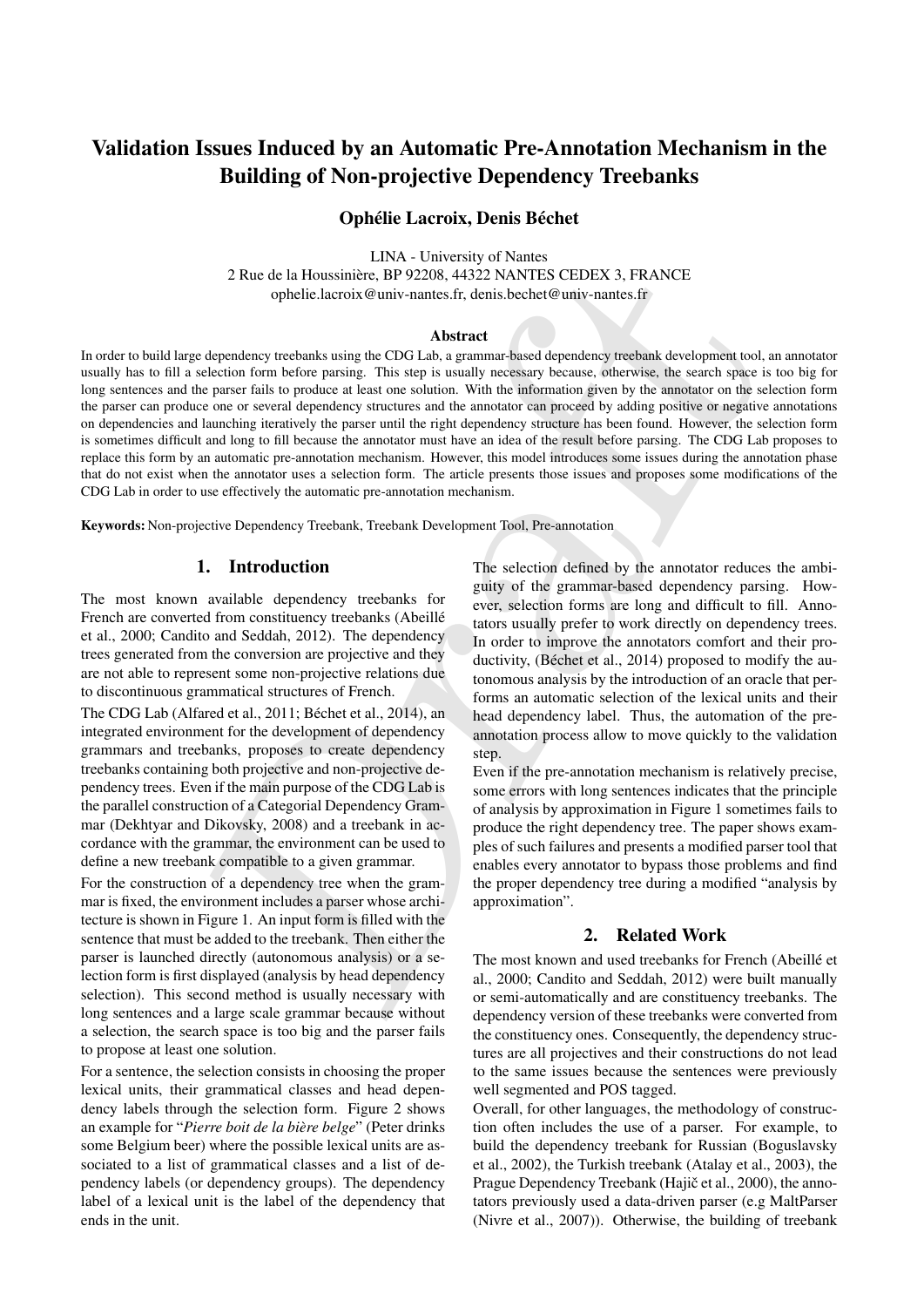

Figure 1: Architecture of the CDG Lab Parser.

| interface                                                                            | reporting                                                                      |                                                                | computation                          |                                                             | computation                                         |                                               | dependencies                                      |  |  |
|--------------------------------------------------------------------------------------|--------------------------------------------------------------------------------|----------------------------------------------------------------|--------------------------------------|-------------------------------------------------------------|-----------------------------------------------------|-----------------------------------------------|---------------------------------------------------|--|--|
|                                                                                      | (3)                                                                            |                                                                |                                      |                                                             | User action                                         |                                               |                                                   |  |  |
|                                                                                      |                                                                                |                                                                |                                      |                                                             | End of the step                                     |                                               |                                                   |  |  |
|                                                                                      |                                                                                |                                                                |                                      |                                                             |                                                     |                                               |                                                   |  |  |
|                                                                                      |                                                                                |                                                                |                                      |                                                             |                                                     |                                               |                                                   |  |  |
|                                                                                      |                                                                                | Figure 1: Architecture of the CDG Lab Parser.                  |                                      |                                                             |                                                     |                                               |                                                   |  |  |
|                                                                                      |                                                                                |                                                                |                                      |                                                             |                                                     |                                               |                                                   |  |  |
|                                                                                      | Pierre boit de la bière belge.                                                 |                                                                |                                      |                                                             |                                                     |                                               |                                                   |  |  |
| Loading the lexicon.                                                                 | Tokens: "Pierre boit de la bière belge."                                       |                                                                |                                      |                                                             |                                                     |                                               |                                                   |  |  |
|                                                                                      | Select classes (at the top) and/or head types (at the bottom) and press Ok. Ok |                                                                |                                      |                                                             |                                                     |                                               |                                                   |  |  |
|                                                                                      |                                                                                | ⊞ Conj                                                         |                                      | E Det                                                       |                                                     |                                               |                                                   |  |  |
| ⊕∪n                                                                                  | ⊕∪Vi<br>⊞ ∪Vt                                                                  | <b>E</b> Det<br>$\mathbb{H} \cup \mathsf{PP}$                  | <b>E</b> Det                         | $E \cup N$<br>⊞∪PN                                          | ⊞∪N                                                 | H Adj<br>$\mathbb{H} \cup \mathsf{N}$         | <b>E</b> FullStop                                 |  |  |
|                                                                                      | <b>O All classes O All classes</b>                                             | All classes                                                    | <b>All classes</b>                   |                                                             |                                                     | <b>OAII classes OAII classes OAII classes</b> | <b>All classes</b>                                |  |  |
| <b>None</b><br>Pierre                                                                | <b>None</b>                                                                    | $•$ None                                                       | <b>None</b><br>de la                 | <b><i>•None</i></b>                                         | <b>None</b><br>bière                                | <b>None</b><br>belge                          | <b>None</b>                                       |  |  |
| <i>All types</i>                                                                     | All types                                                                      | All types                                                      | All types                            | All types                                                   | All types                                           | All types                                     | All types                                         |  |  |
| $\overline{E}$ $\cup$ AGGR<br><b>E</b> APPOS                                         | <b>E</b> CLAUS<br><b>E</b> COORDV                                              | <b>E</b> AGENT<br><b>E AGGR</b>                                | $\boxminus$ $\cup$ det<br>$\cup$ det | <b>E</b> AGGR<br><b>E</b> APPOS                             | <b>E</b> AGGR<br><b>E</b> APPOS                     | <b>E</b> AGGR<br><b>E</b> APPOS               | <b>E</b> JUNC<br><b>EI</b> OPUNCT                 |  |  |
| <b>FIOCIRC</b>                                                                       | <b>E EXPLET</b>                                                                | <b>E</b> APPOS                                                 | $\bullet$ det-p                      | <b>E</b> CIRC                                               | <b>E</b> CIRC                                       | <b>E</b> CIRC                                 |                                                   |  |  |
| <b>E</b> CLAUS<br><b>E</b> CONJ                                                      | $\blacksquare$ SENT<br>$\bullet$ s                                             | <b>BOATTR</b><br>$E \cup C$ IRC                                |                                      | <b>E</b> CLAUS<br><b>E</b> CLIT                             | <b>E</b> CLAUS<br><b>E</b> CONJ                     | <b>E</b> CLAUS<br>E CONJ                      |                                                   |  |  |
| <b>E COORDV</b><br><b>E</b> COPRED                                                   |                                                                                | <b>E</b> CONJ<br><b>E</b> COPRED                               |                                      | <b>E</b> CONJ<br><b>E</b> COORDV                            | <b>E</b> COORDV<br><b>E</b> COPRED                  | <b>E</b> COORDV<br><b>E</b> COPRED            |                                                   |  |  |
| <b>E</b> COPUL                                                                       |                                                                                | <b>E</b> COPUL                                                 |                                      | <b>E</b> COPRED                                             | <b>E</b> COPUL                                      | <b>E</b> COPUL                                |                                                   |  |  |
| <b>ENCORREL</b><br><b>EI</b> $\cup$ JUNC                                             |                                                                                | <b>E</b> CORREL<br><b>E</b> ODET                               |                                      | <b>E</b> COPUL<br><b>E</b> CORREL                           | <b>E</b> CORREL<br><b>E</b> JUNC                    | <b>E</b> CORREL<br>$\mathbb{H} \cup$ EMPHAT   |                                                   |  |  |
| <b>E</b> OBJ                                                                         |                                                                                | <b>E</b> EMPHAT                                                |                                      | <b>E</b> DET                                                | <b>E</b> OBJ                                        | <b>E</b> EXPLET                               |                                                   |  |  |
| <b>E</b> OPRED<br><b>E</b> PREPOS                                                    |                                                                                | $\blacksquare$ $\blacksquare$ $\blacksquare$<br><b>EI</b> JUNC |                                      | <b>E</b> JUNC<br>E OBJ                                      | <b>E</b> PRED<br><b>E</b> PREPOS                    | <b>E</b> JUNC<br>E MODIF                      |                                                   |  |  |
| <b>ENCRESTRICT</b>                                                                   |                                                                                | $\blacksquare$ $\bigcirc$ OBJ                                  |                                      | <b>E</b> PRED                                               | <b>E RESTRICT E OBJ</b>                             |                                               |                                                   |  |  |
| $\textcolor{red}{\mathbf{E}} \mathbin{\mathbb{C}}$ sent<br><b>EN OVOCATIVE</b>       |                                                                                | <b>E</b> PRED<br><b>E</b> OUANT                                |                                      | <b>E</b> PREPOS<br><b>E CRESTRICT E CVOCATIVE E CPREPOS</b> | <b>E SENT</b>                                       | <b>E</b> PRED                                 |                                                   |  |  |
|                                                                                      |                                                                                | <b>E REL</b>                                                   |                                      | <b>E SENT</b>                                               |                                                     | <b>E RESTRICT</b>                             |                                                   |  |  |
|                                                                                      |                                                                                | <b>E SELECT</b><br><b>E</b> SENT                               |                                      | <b>E</b> VOCATIVE                                           |                                                     | <b>E</b> SENT<br><b>E VOCATIVE</b>            |                                                   |  |  |
|                                                                                      |                                                                                |                                                                |                                      |                                                             |                                                     |                                               |                                                   |  |  |
|                                                                                      |                                                                                | Figure 2: Selection Form (screenshot).                         |                                      |                                                             |                                                     |                                               |                                                   |  |  |
|                                                                                      |                                                                                |                                                                |                                      |                                                             |                                                     |                                               |                                                   |  |  |
|                                                                                      |                                                                                |                                                                |                                      |                                                             |                                                     |                                               |                                                   |  |  |
|                                                                                      |                                                                                |                                                                |                                      |                                                             |                                                     |                                               |                                                   |  |  |
|                                                                                      | with the help of a grammar-based parser                                        |                                                                |                                      |                                                             |                                                     |                                               | classes is given by a lexicon included in the gra |  |  |
|                                                                                      | statistical processes or not) as the LFG                                       |                                                                |                                      |                                                             |                                                     |                                               | instance, the grammar for French (Dikovsky, 20    |  |  |
|                                                                                      | 1 grammar) for TIGER treebank (Brants                                          |                                                                |                                      | here CDGFr that we use for our experiments i                |                                                     |                                               |                                                   |  |  |
|                                                                                      | e DEPBANK (King et al., 2003), or the                                          |                                                                |                                      |                                                             |                                                     |                                               | information of Lefff (Sagot, 2010).               |  |  |
|                                                                                      | ar (Karlsson et al., 1995) for the Arbore-                                     |                                                                |                                      |                                                             |                                                     |                                               |                                                   |  |  |
| $k, 2003$ .                                                                          |                                                                                |                                                                |                                      |                                                             |                                                     |                                               | <b>The Automatic Pre-Annotation Process</b>       |  |  |
|                                                                                      |                                                                                |                                                                |                                      | 3.2.                                                        |                                                     |                                               |                                                   |  |  |
|                                                                                      | m at building a treebank for which the de-                                     |                                                                |                                      |                                                             |                                                     |                                               | The automatic pre-annotation process consists in  |  |  |
| e consistent with a grammar. Thus, we use<br>parser to provide the dependency struc- |                                                                                |                                                                |                                      |                                                             | tation into lexical units and a prediction of their |                                               |                                                   |  |  |
|                                                                                      |                                                                                |                                                                |                                      |                                                             |                                                     |                                               | and dependency labels. It is the preliminary s    |  |  |
|                                                                                      | on of a data-driven pre-annotation in the                                      |                                                                |                                      |                                                             |                                                     |                                               | work but does not constitute the main topic of    |  |  |
|                                                                                      | a CC batter can the second of the second contracts                             |                                                                |                                      |                                                             |                                                     |                                               |                                                   |  |  |

Figure 2: Selection Form (screenshot).

can be carry out with the help of a grammar-based parser (associated with statistical processes or not) as the LFG (lexical functional grammar) for TIGER treebank (Brants et al., 2002) or the DEPBANK (King et al., 2003), or the constraint grammar (Karlsson et al., 1995) for the Arboretum treebank (Bick, 2003).

In our case, we aim at building a treebank for which the dependency trees are consistent with a grammar. Thus, we use a grammar-based parser to provide the dependency structures. The inclusion of a data-driven pre-annotation in the process is a trade-off between the speed of the annotation process and the consistency with the grammar.

# 3. Pre-Annotation

## 3.1. The Manual Pre-Annotation Process

The manual pre-annotation process consists in one large selection form as the one presented in Figure 2. An annotator selects some grammatical classes and head dependency labels. These selections induce the selection of lexical units. The classes and the head dependency labels can be selected among restricted lists. The list of possible grammatical

classes is given by a lexicon included in the grammar. For instance, the grammar for French (Dikovsky, 2011) called here *CDGFr* that we use for our experiments is based on information of Lefff (Sagot, 2010).

## 3.2. The Automatic Pre-Annotation Process

The automatic pre-annotation process consists in a segmentation into lexical units and a prediction of their POS-tags and dependency labels. It is the preliminary step in our work but does not constitute the main topic of this paper. Thus, for this part, the experiments were performed on a French dependency treebank which includes both projective and non-projective dependency structures. This treebank, called in this paper as the CDG treebank, consists of 3030 sentences. The results are presented in this section to appraise the efficiency of this step while the validation issues are discussed in the next section.

The segmentation module used a very simple algorithm that selects the longest list of tokens recognized by the parser of the CDG Lab using the selected grammar. This simple version has a relatively high level of errors (2.85%) when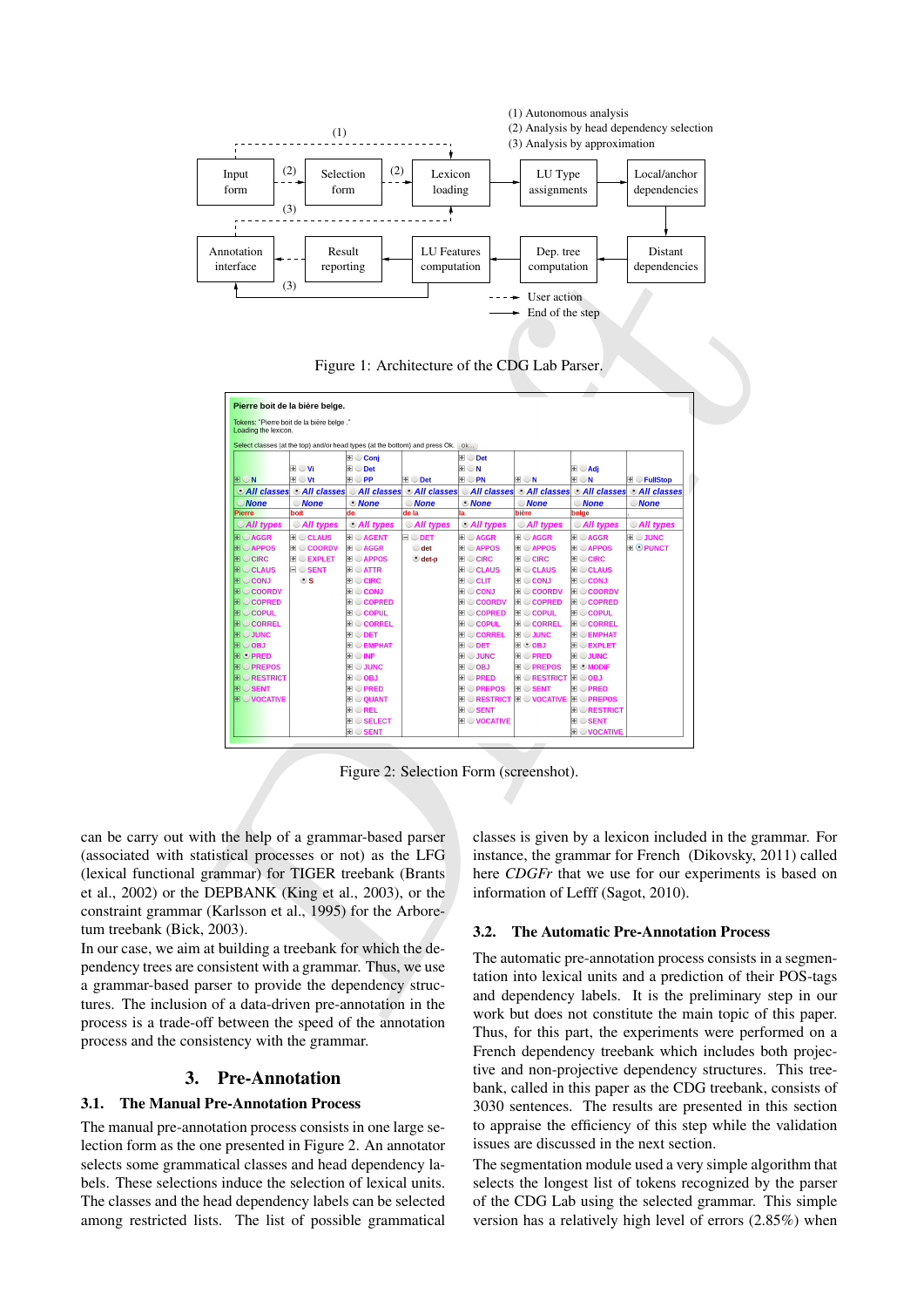tested on the CDG treebank. In fact, a lot of them come from a very small number of words and a black list of lexical units has been added to the first algorithm. For example some errors come from the case of partitive articles. In French, the segment "*de la*" is always considered as the feminine equivalent of "*du*" (contraction of "*de*" and "*le*") when it is not often the case. The black list (13 cases at all) does not correct all the segmentation problems but allows to achieve a decent score of 1.62% error.

The POS tagging and the dependency label tagging are data-driven processes. The training data, from the CDG treebank, were annotated with a set of 28 grammatical classes which is not standard but consistent with the CDGFr. Our experiments on POS tagging use MElt (Denis and Sagot, 2009), a POS-tagger for French. The tagger achieves high accuracy on French and the tagset is known to be efficient for parsing (Crabbé and Candito, 2008). Thus, the tagset of the CDG treebank were converted into the tagset of Melt.

steen of 1.625-error.<br>
at some to the speed to the speed to the speed to the training data, from projective in the Cabinary We due to the control more and the leader of a non-projective of a non-projective of a non-projec The evaluation on POS-tagging was performed through a 10-fold cross-evaluation and the results are presented in Table 1. The precision on tokens is lower than the baseline of French POS tagging. The main wrong assignations are due to conversion errors when there is no equivalence between the grammatical classes and the POS tags. Moreover, the tagsets were initially established from different linguistic theories. It results a lack of precision during the conversion. Also, some errors result from the differences between the source used for the training corpus (a variant of the French treebank (Abeillé et al., 2000)) and the test corpus (the CDG treebank). For example, the training corpus were built from newspapers which do not include imperative sentences when our corpus contains significantly more.

|               | <b>Precision</b> Std. dev. |      |  |
|---------------|----------------------------|------|--|
| <b>Tokens</b> | 92.54                      | 0.26 |  |
| Sentences     | 40.17                      | 2.27 |  |
| Unknown words | 88.98                      | 0.15 |  |
|               |                            |      |  |

Table 1: *Evaluation of the POS-tagging: precision and standard deviation.*

The label tagging serves only to find the head dependency labels and not the dependencies associated with the lexical units. A maximum entropy Markov model (MEMM) (Ratnaparkhi, 1996) was chosen for this step. The method uses information about lexical units and their POS-tags to predict the head dependency labels. In addition, the predicted labels are sorted and the better label that is also proposed by the parser (in the list of possible labels) is selected. The results of the label tagging are presented in Table 2.

# 4. Issues with Parsing by Approximation

Pre-annotation replaces the selection performed by an annotator through the selection form. Even if the step is precise, it cannot be perfect and some errors are introduced that have sometimes wrong consequences during the phase on which the annotator tries to find the right dependency tree

|                              | <b>Precision</b> | <b>Ratio</b> |
|------------------------------|------------------|--------------|
| Lexical units                | 83.55            |              |
| Projective<br>Non-projective | 83.88<br>76.33   | 96%<br>4%    |
| <b>Sentences</b>             | 21.23            |              |
| Projective<br>Non-projective | 22.67<br>19.53   | 59%<br>41%   |

Table 2: *Evaluation of the label tagging. We differentiate the lexical units on which a projective or a non-projective dependency ends in the original dependency tree. We also differentiate the projective and non-projective sentences. A sentence is considered as non-projective when at least one non-projective dependency appears in the original dependency tree.*

among the solutions proposed by the parser. If all dependencies are correct in the dependency tree proposed by the parser, the annotator puts the dependency tree in the treebank and continues with the next sentence. Otherwise, with the CDG Lab, the annotator annotates positively or negatively each dependency that appears on the dependency tree proposed by the parser. Then he/she launches the parser again. The parser proposes a better solution: A solution that has less negatively annotated dependencies and more positively annotated dependencies. This mechanism is called "Parsing by Approximation" on Figure 1.

## 4.1. No Dependency Tree

With an automatic pre-annotation phase, the selection of lexical units and head dependency labels can lead to a search space that has no compatible solution to the grammar. In this case, the parser gives no dependency tree and the annotator cannot continue: The search space is too small.

This problem has been partially resolved in the new version of the CDG Lab. The parser can produce partial dependency trees when a complete solution is not possible. This structure is a list of dependency trees corresponding to the parsing of sub-parts of the initial sentence. This first solution is presented to the annotator which can proceed to parsing by approximation. Figure 4 shows an example of a partial solution which contains 3 dependency trees.

#### 4.2. Wrong Lexical Units

With an automatic pre-annotation phase, the annotator cannot choose the right lexical units and, for each of them, the right head dependency label. As a consequence, the lexical unit segmentation can be wrong. For instance, in Figure 2, the pre-annotation mechanism could have chosen the lexical units "*de*" (preposition) and "la" (determiner) rather than "*de la*" (partitive determiner). As a consequence, the partitive determiner is disable during parsing and will not be used in the solutions proposed by the parser. Figure 4 shows a partial solution given by the parser that is a consequence of a wrong segmentation of "*de la*".

For this problem, a new annotation mechanism has been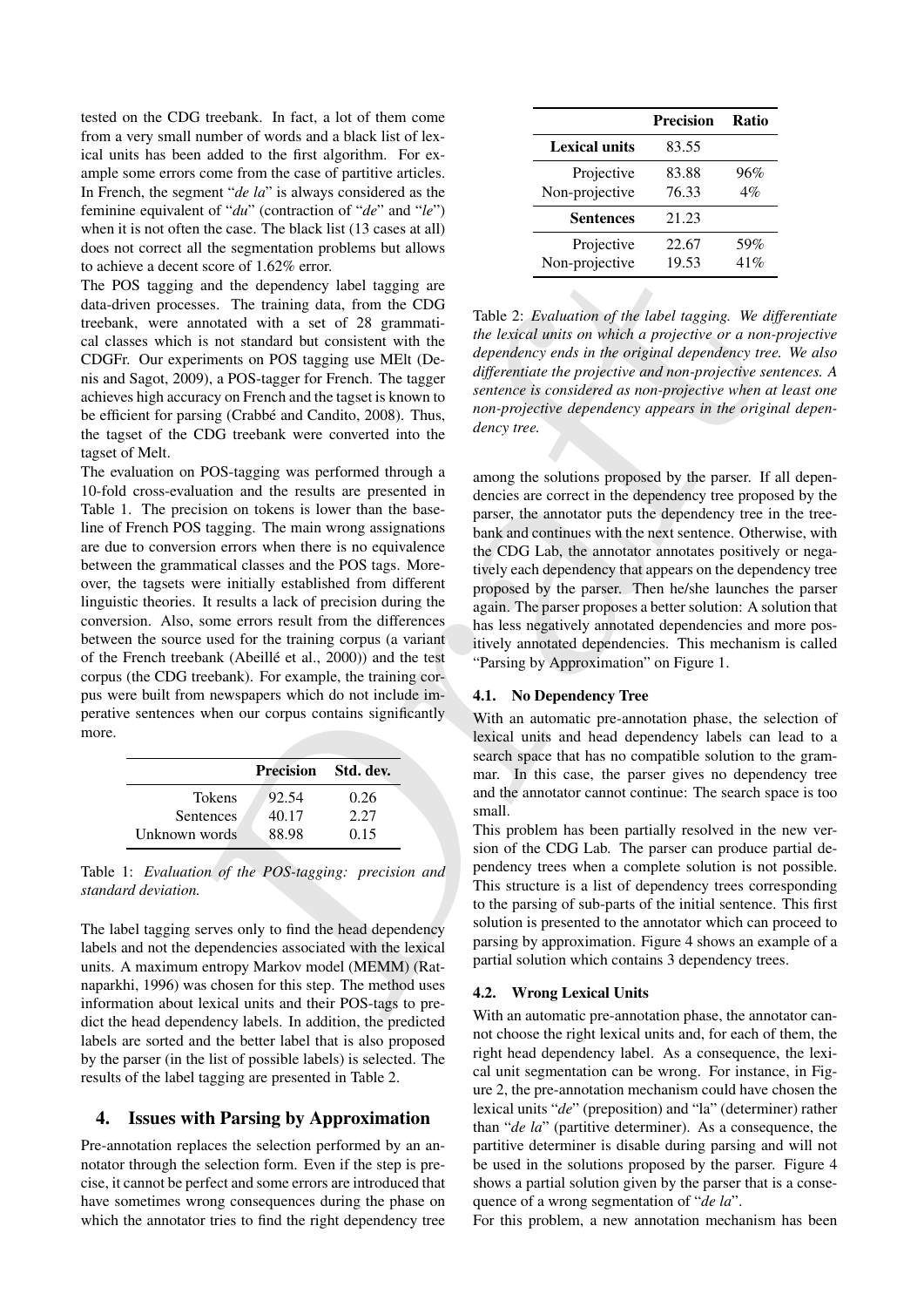

Figure 3: New architecture of the CDG Lab Parser.



Figure 4: Partial solution (screenshot).

introduced. The annotator can select the right lexical unit corresponding to a word using a contextual menu. For instance, with the example of Figure 4, "*de*" is associated to "*de*" and "*de la*". "*la*" is associated to "*de la*" and "*la*". The annotator can select "*de la*" and launches the parser. The new solution proposed by the parser has now a correct segmentation. Figure 5 shows the solution proposed after the annotation of the correct dependencies of Figure 4 and the selection of "*de la*" in place of "*de*" and "*la*".



Figure 5: Next approximation (screenshot).

# 4.3. Wrong Head Dependency Labels

The pre-annotation tool selects a dependency label for each lexical unit. The parser only shows solutions where the lexical unit is the end (the argument) of a dependency whose label is the one that is selected for this unit.

The label may be wrong. In this case, the annotator can only annotate negatively the dependency that ends in the lexical unit. The parser only knows that the negatively annotated dependencies are not correct. It cannot infer that all the dependencies with that label are not correct. To solve this problem, the annotator must be able to indicate that a label chosen for a unit during pre-annotation is not correct. Our solution to this problem consists in providing, in the contextual menu associated to a lexical unit, the list of labels computed during pre-annotation. The parser then can produce solutions where the lexical unit has the right head dependency label.

## 5. Discussion and Conclusion

The CDG Lab's analysis by head dependency selection used for the creation of dependency treebank depends on a selection form before parsing that is long and difficult to fill by annotators.

Draft An efficient automatic pre-annotation mechanism presented in (Béchet et al., 2014) has been added to the environment. Our first experiments to create new corpora based on the sentences of the Sequoia treebank (Candito and Seddah, 2012) shows that the annotators save approximatively 25% of time using automatic pre-annotation rather than using the manual selection form. However, the experiment also shows that the annotators have used special non natural strategies during the parsing by approximation. Because pre-annotation introduces errors, the annotators annotate temporarily some false dependencies as correct in order to work in other part of the sentence with a not too big search space. This strange strategy is a curious response of the annotators to the problem we have presented in the previous section. The solution that we propose here implements the principle of automatic pre-annotation as a replacement of the selection form but it is much more natural to annotators that the mechanism proposed in (Béchet et al., 2014).

The modifications that we have introduced are now included in the new main version of the CDG Lab. The new architecture of the CDG Lab Parser is shown in Figure 3. A new module has been added that selects lexical units (LU) and their head dependency labels (label) using the automatic pre-annotation process. This module can be called from the input form when a new sentence is parsed (analysis by LU/label selection) or from the annotation interface when a previous annotated analysis exists (analysis by approximation with LU/label annotations). In this case, the new module selects lexical units and head dependency labels with regard on the annotations entered by the user with the annotation interface (i.e. the right lexical unit and its head dependency label). Some modules have been